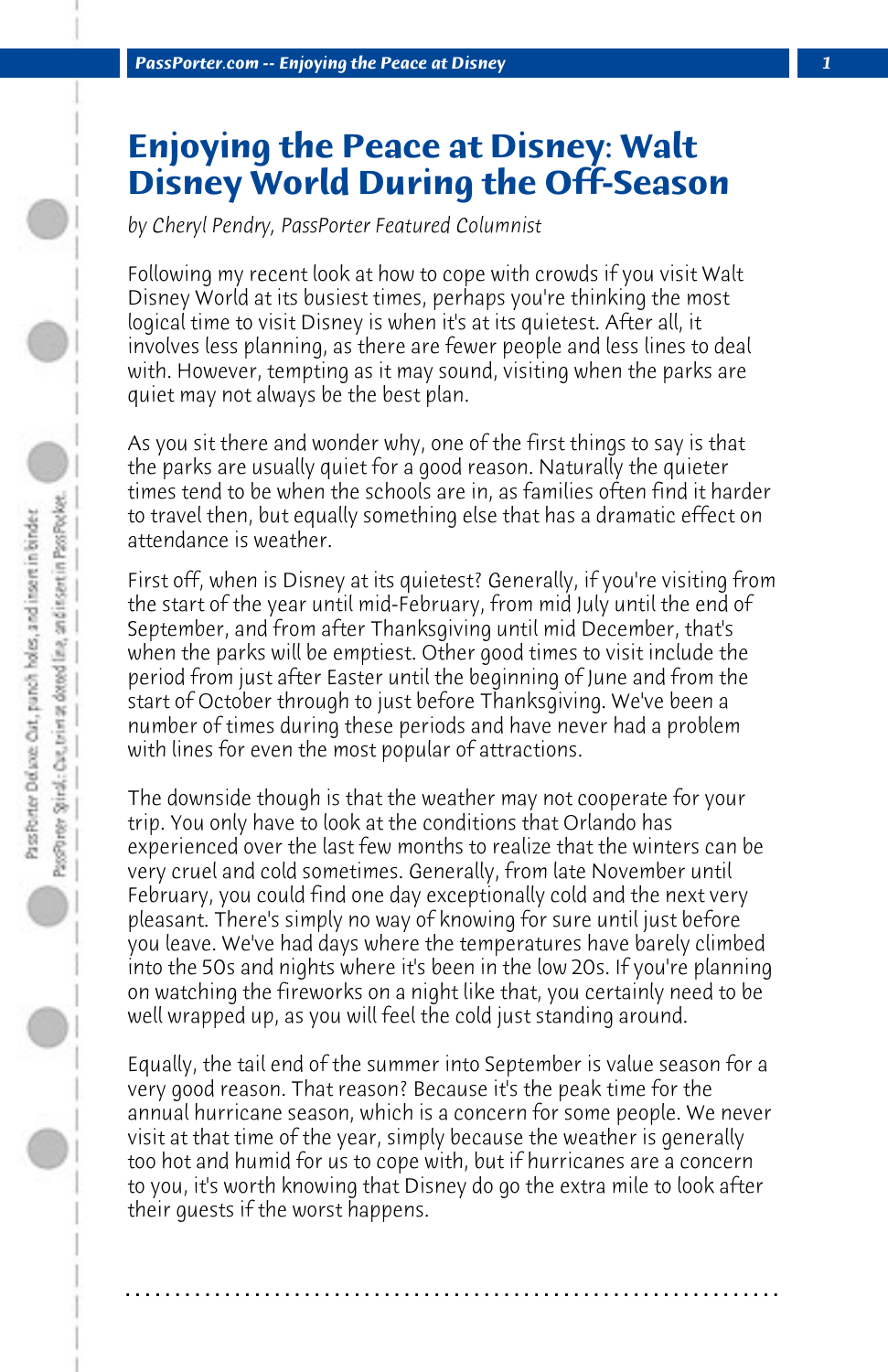Yes, the parks may well close, but sometimes they'll close at say lunchtime or early in the afternoon, depending on the forecast. Provided foreboding skies don't worry you, you can often find yourself almost alone in the parks on those days. And let's face it, if you're going to get stuck anywhere during a hurricane, I can't think of anywhere better than a Disney resort. After all, they all have excellent facilities in terms of places to eat and shop and, for some resorts that are housed in one huge building, it can be a good opportunity to explore that resort.

Something else to keep in mind, when visiting at quieter times, is that this is usually when Disney will take various attractions out for rehab work. You can almost guarantee that all the top rides, such as Big Thunder Mountain, Space Mountain, Expedition Everest, Tower of Terror, the Rock 'N' Roller Coaster, Soarin', and Test Track will always be running whenever crowds are at their peaks. So if these need work done, when's the best time to do it? Obviously when the parks are at their quietest. Equally, with rides like Splash Mountain and Kali River Rapids, there's likely to be much less demand for these in the cooler months. After all, who'd want to get soaked when it's only 50 degrees outside?!

Don't forget as well that you may miss out on some of the extra shows that Disney puts on during the busier periods. That can include shows like Fantasmic!, which has been cut back during slower times and parades like SpectroMagic, which isn't on every night.

Equally, when there are less people around, you don't need to open the parks for as long as during busier times of the year. Don't be surprised to find the parks closing quite early in the evening, particularly if it's during the winter months, as it's dark early, meaning the fireworks can be done earlier than during the summer months. If you're a night owl, it's worth thinking about this, as you may find yourself with less to do. Equally, if that's the case, you can also plan your meals for later in the evening, after some of the parks have closed. There's nothing worse than having to decide between a lovely meal at a Disney restaurant and all the night-time entertainment the parks have to offer.

However, despite these downsides, when the park's quiet, Disney is making less money. So that means they're anxious to push numbers up as much as they possibly can. That's why you'll often special deals, such as free dining or additional free nights on packages during the traditional quiet times. A lot of people have saved a lot of money by taking advantage of these offers, but one of the important things to remember is to check which is going to be the best deal for you. It's often the case that there will be several offers on at quieter times of the year. For example, is free dining going to save your party more money

**. . . . . . . . . . . . . . . . . . . . . . . . . . . . . . . . . . . . . . . . . . . . . . . . . . . . . . . . . . . . . . . . . .**